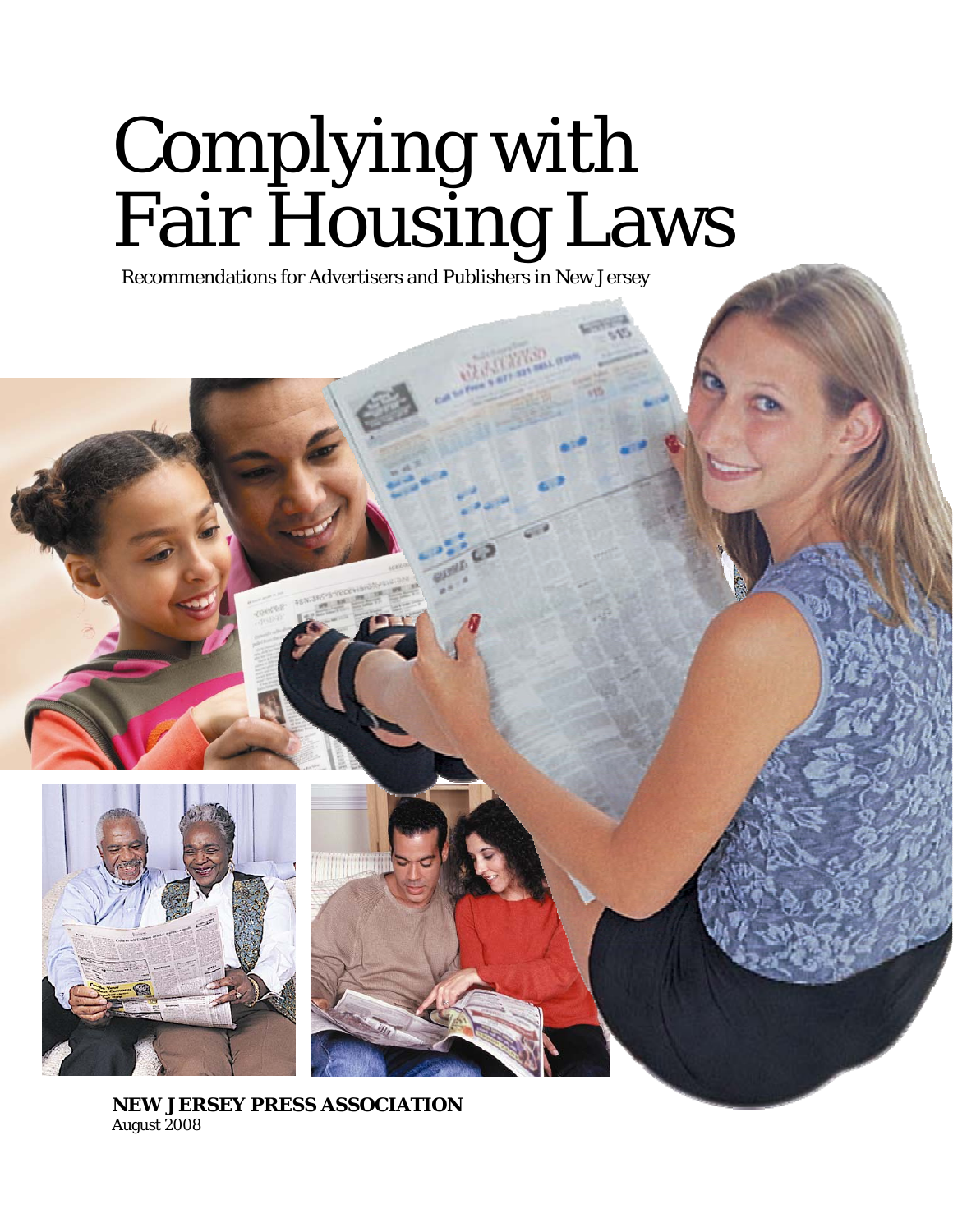# Table of Contents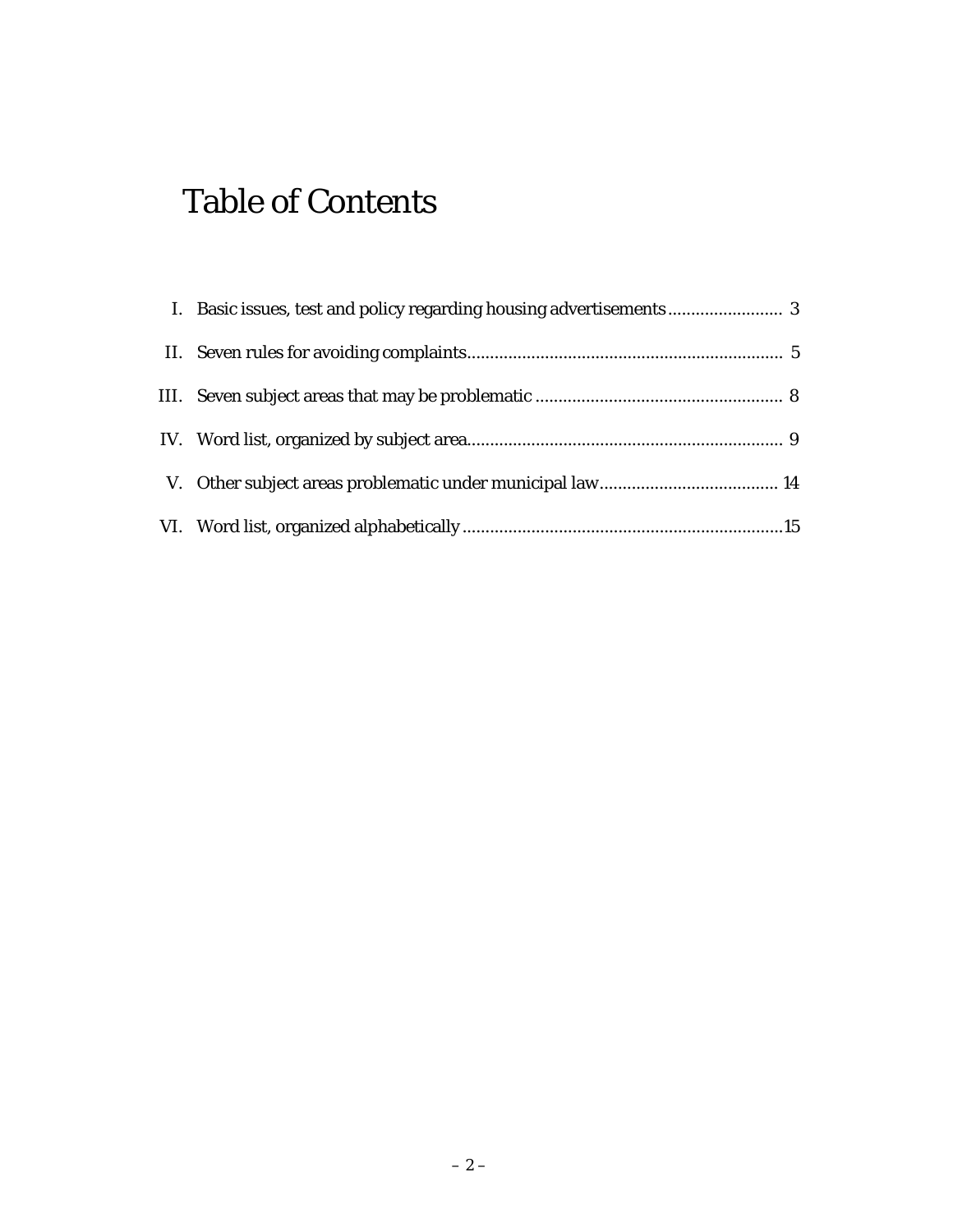# Complying with Fair Housing Laws

## Basic Issues, Test and Policy Regarding Housing Advertisements

#### **Background**

Although the rest of these materials tend to focus on specific words and phrases that are generally either problematic or permissible in housing advertisements, why certain words and phrases are problematic in housing advertisements will not be clear to you unless you have some understanding of how housing discrimination laws interact with advertising.

Unfortunately, there are still a number of landlords and home sellers in this country who see nothing wrong with discriminating against prospective tenants and buyers on the basis of factors such as their race, their religion, their gender or because they have children. Such discrimination, of course, is illegal, but it is nonetheless still occurring. While blatantly discriminatory advertising (e.g., "whites only" or "no Jews") is virtually never published today, some advertisers may either deliberately or inadvertently use what is considered "code" language intended to convey the same or similar messages without subjecting the advertiser to liability under the federal and state fair housing laws that prohibit such discrimination. For example, a number of neighborhood descriptions (e.g., "private neighborhood" or "exclusive neighborhood") are considered suspect today under the fair housing laws because they may convey a message that people of a certain race, religion or ethnic group are not welcome there as tenants or homeowners.

#### **"Reasonable reader" test for discriminatory advertising**

In order to determine whether a particular housing advertisement violates fair housing laws, a court must decide whether a reasonable person reading the advertisement would feel certain people were not going to be treated equally if they tried to purchase or rent the home being advertised.

Thus, for example, if a landlord advertises an apartment "perfect for the empty nesters or retirees," the advertisement would probably be held to be discriminatory, if a complaint was filed about it, because a reasonable reader might well feel that the landlord would prefer tenants without children. (The advertisement could still be found to be discriminatory, by the way, even if the landlord did not intend to give readers the idea that families without children would be preferred and actually did rent the apartment to a family with children.) Likewise, if an apartment is advertised as "suitable for one person," a reasonable reader can infer that the landlord would prefer a single person rather than a mother with an infant as a tenant, so this advertisement also would probably be found to be discriminatory.

Given the complexity of our language and laws, it can be difficult to determine whether a particular housing advertisement is likely to be considered discriminatory under this test, for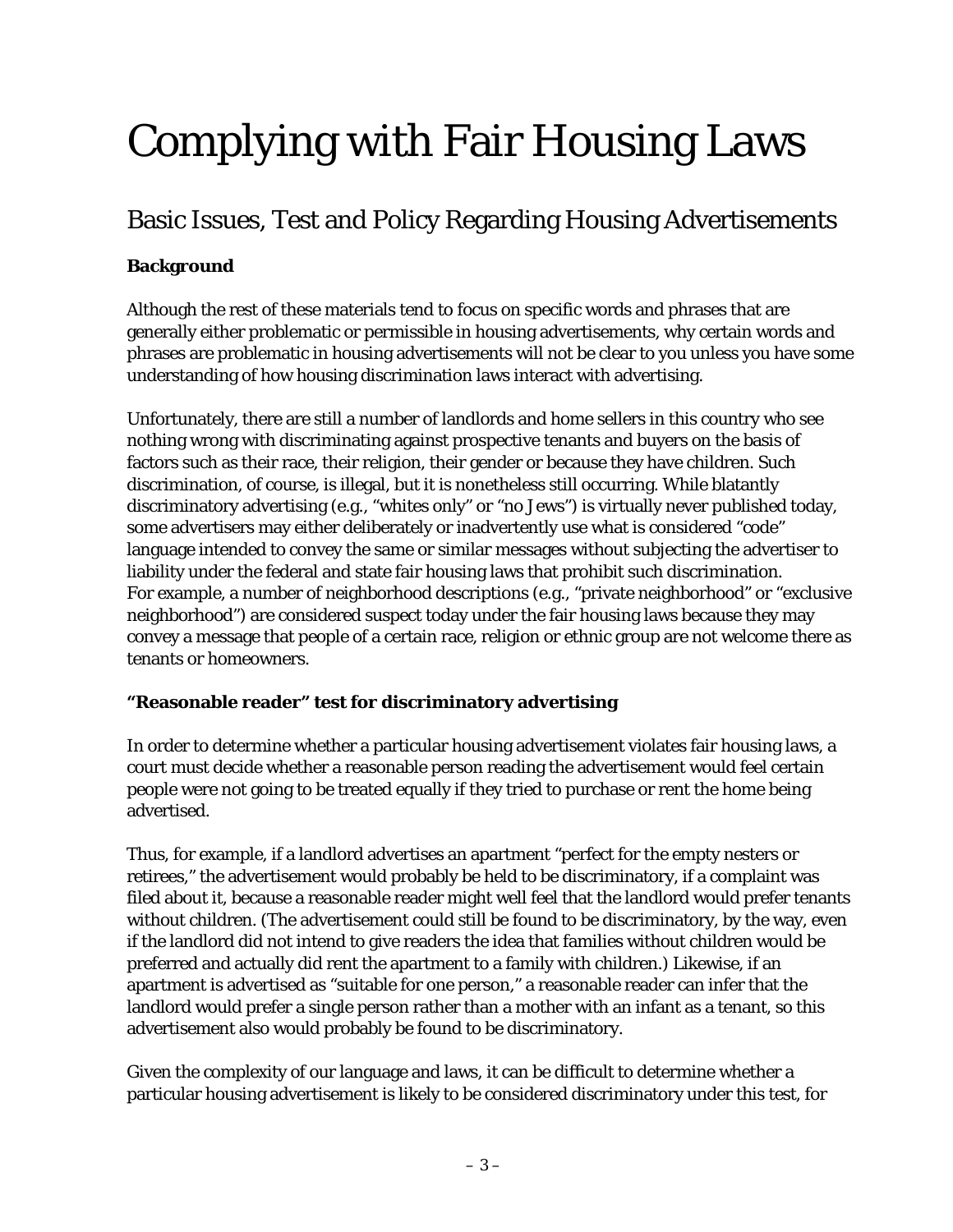two reasons. First, words can convey more than one meaning, so a particular reader might only see one innocuous meaning and assume an advertisement was not discriminatory, where someone else would notice another meaning and reach the opposite conclusion. Second, depending on the overall context of all the language used in a particular advertisement – that is to say, the complete story told to the reader by the entire advertisement – words and phrases which might, in one context, be considered discriminatory, may be fine in another. For example, if an advertisement for a home for rent describes a quiet neighborhood right across the street from a public park for the children to play in and includes " EHO" (an acronym for Equal Housing Opportunity) at the bottom, this probably is not discriminatory. Although "quiet" might be considered a "code" for " no children" and it is always safest to describe the property available for rent rather than the person or persons envisioned by the landlord as potential tenants, this advertisement probably would be all right under the fair housing laws because it clearly welcomes families with children – a group that is usually discriminated against – and indicates all applicants will be considered equally. Hence, a reasonable reader probably would not consider the advertisement discriminatory. (But beware: some municipalities have local fair housing ordinances prohibiting discrimination based on sexual orientation, and there such an advertisement might be held to be discriminatory because a reasonable reader arguably could get the impression that traditional heterosexual families would be preferred by the landlord.)

If, however, a different housing advertisement used the phrase "quiet neighborhood" without the EHO acronym and without describing a playground across the street, it might convey a different message to a reasonable reader and be considered discriminatory. Additionally, if the advertisement contained other questionable language in addition to "quiet neighborhood," that would further increase the likelihood of it being found to be discriminatory. Thus, an advertisement describing an apartment for rent in a "quiet neighborhood" in a "secure" building "ideal for executives and professionals" probably would be found to be discriminatory.

#### **Newspapers must set policy regarding acceptable degree of risk**

Those advertisers and newspapers that wish to be virtually certain of avoiding any fair housing complaints can probably achieve this goal – if they are willing to run strictly factual housing advertisements along the lines of "three-bedroom detached home for rent, fenced yard, garage, \$500/month."

But if advertisers and newspapers want to run eye-catching advertisements that stand out from the rest, in order to try to rent apartments and sell homes, there will inherently be a higher risk of being held to have violated fair housing laws. This risk can be minimized simply by keeping in mind the "reasonable reader" rule – and asking oneself, with every housing advertisement, is there any one group of people that is being preferred or discriminated against under this language? If so, the advertisement probably should be revised.

Similarly, the general rules and word lists on the following pages are intended to help advertisers and newspapers identify language that may be problematic – and explain why it may pose a problem. (Additionally, for a quick reference, NJPA has prepared an alphabetical "Words to Watch" sheet at the end of this package.) Because most newspapers prefer not to take a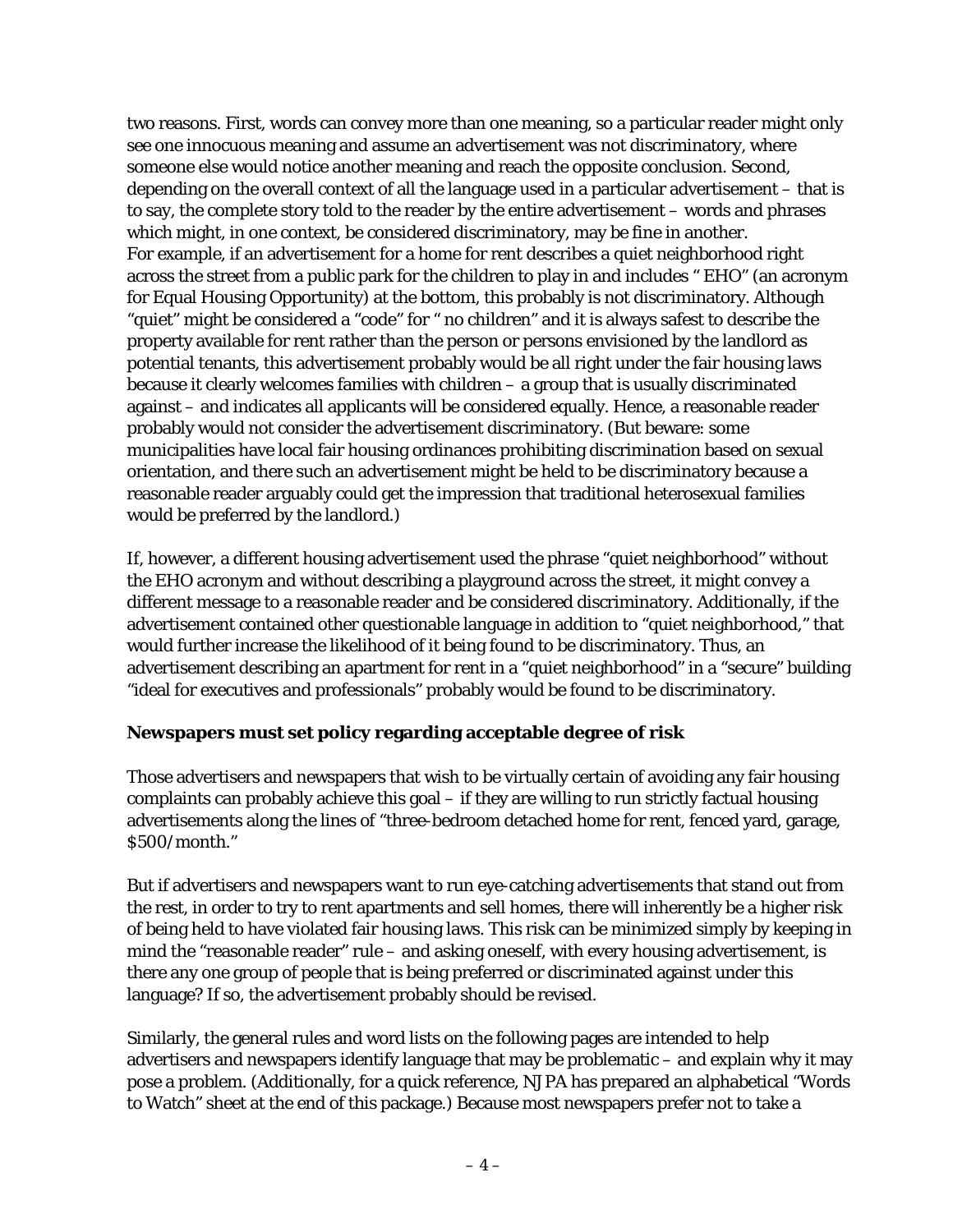chance of being sued even when they are expected to win, some of the recommendations we make are conservative. Consequently, failure to comply with the NJPA's recommendations would not necessarily be held to constitute a violation of fair housing laws. For those newspapers that wish to set a conservative policy and follow all of the NJPA's recommendations, however, the likelihood of facing a fair housing complaint is minimal. (It is never non-existent, because the interpretation of laws constantly changes and because complaints may be made that are without factual or legal basis.)

#### **Using the alphabetical "Words to Watch" sheet**

For those newspapers that wish to take a conservative, risk-averse approach to fair housing issues, the safest (and simplest) practice is to treat all words and phrases in both the "Avoid" and " Use Caution" categories of the NJPA's "Words to Watch" sheet as language that should not be used in housing advertisements absent exceptional circumstances. Note that language similar to the words and phrases in both of these columns also may be problematic, so classified personnel should not assume that language not listed on the sheet automatically passes muster under fair housing laws.

When using language from the "Clearly O.K." column of the "Words to Watch" sheet in a housing advertisement, the safest course is to use exactly the same language, as even a slight change can sometimes pose problems. (For example, it is fine to say "children welcome" but problematic to say "children o.k.")

### Seven Rules for Avoiding Fair Housing Complaints

#### **1. You may describe desirable features of the property.**

Such as:

 DUTCH COLONIAL HOME FAMILY ROOM FRENCH DOORS MASTER BEDROOM VIEW OF ... WALK-IN CLOSET WALK-OUT BASEMENT

Explanation:

These terms are permissible because they are simply providing a factual description of a desirable feature of the property and are not intended to discriminate against anyone. Note, however, that although newspapers and advertisers would almost certainly win any complaint filed solely over such language, a few extremists have contended that at least some of the above terms are discriminatory. Consequently, it is conceivable but, we believe, very unlikely that the use of any of these terms would result in a complaint.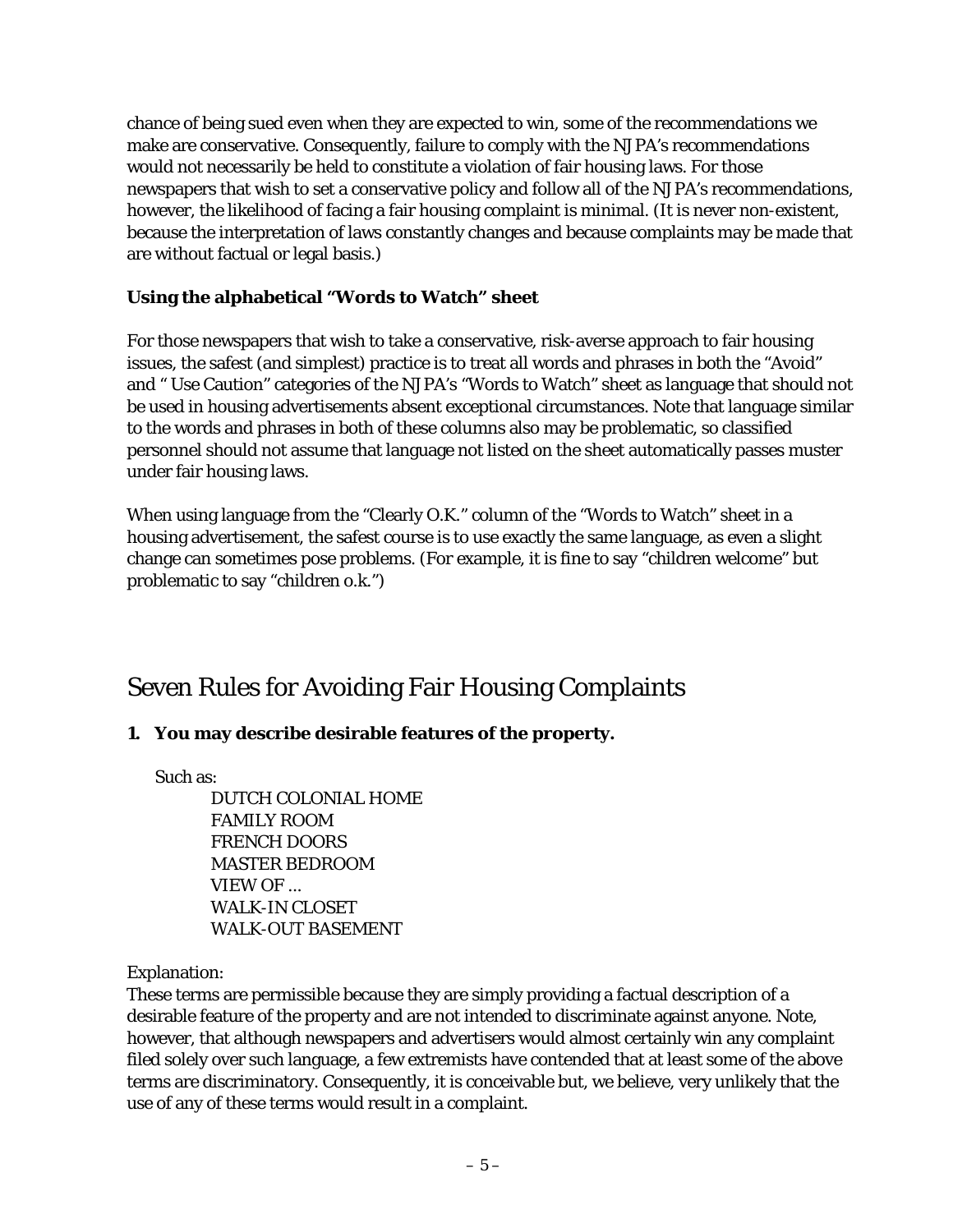#### **2. In general you should be careful not to describe:**

 A. The person(s) who may rent or purchase the property. Describe the property, not the person!

 Do NOT Use: ONE CHILD O.K. CHRISTIAN HOME PERFECT FOR RETIREE SENIOR CITIZEN DISCOUNT ETC.

 B. The neighborhood, as many such descriptions might be felt to indicate a preference for certain persons as tenants or purchasers depending on their age, physical condition, family size, gender, race/ethnicity or religion.

Do NOT Use:

 EXCLUSIVE NEIGHBORHOOD PRIVATE NEIGHBORHOOD GO RIGHT AT ST. MARY'S CHURCH ETC.

**3. A few exceptions, such as those listed below, apply where the use of a descriptive term encourages persons, who traditionally have been targets of discrimination, to seek the housing described.** 

 O.K. to Use: CHILDREN WELCOME HANDICAPPED-ACCESSIBLE WHEELCHAIR-ACCESSIBLE

BUT NOTE: You should NOT use the phrase "CHILDREN O.K." because it has been interpreted as indicating only a lukewarm agreement to comply with the requirements of fair housing law, rather than making welcome a group traditionally discriminated against.

#### **4. Exercise care regarding artwork; use representative models (both in photos and in artists' renderings) and do not use symbols with religious significance (e.g., Christian cross, Jewish menorah, etc.).**

Explanation:

Using only photographs or artwork depicting persons of a certain age, race or gender in housing advertisements could violate the fair housing laws. Hence, housing advertisers – if they use models at all – should run photographs or artwork that are representative of a broad group of persons. Although the individual advertisements obviously cannot contain certain persons of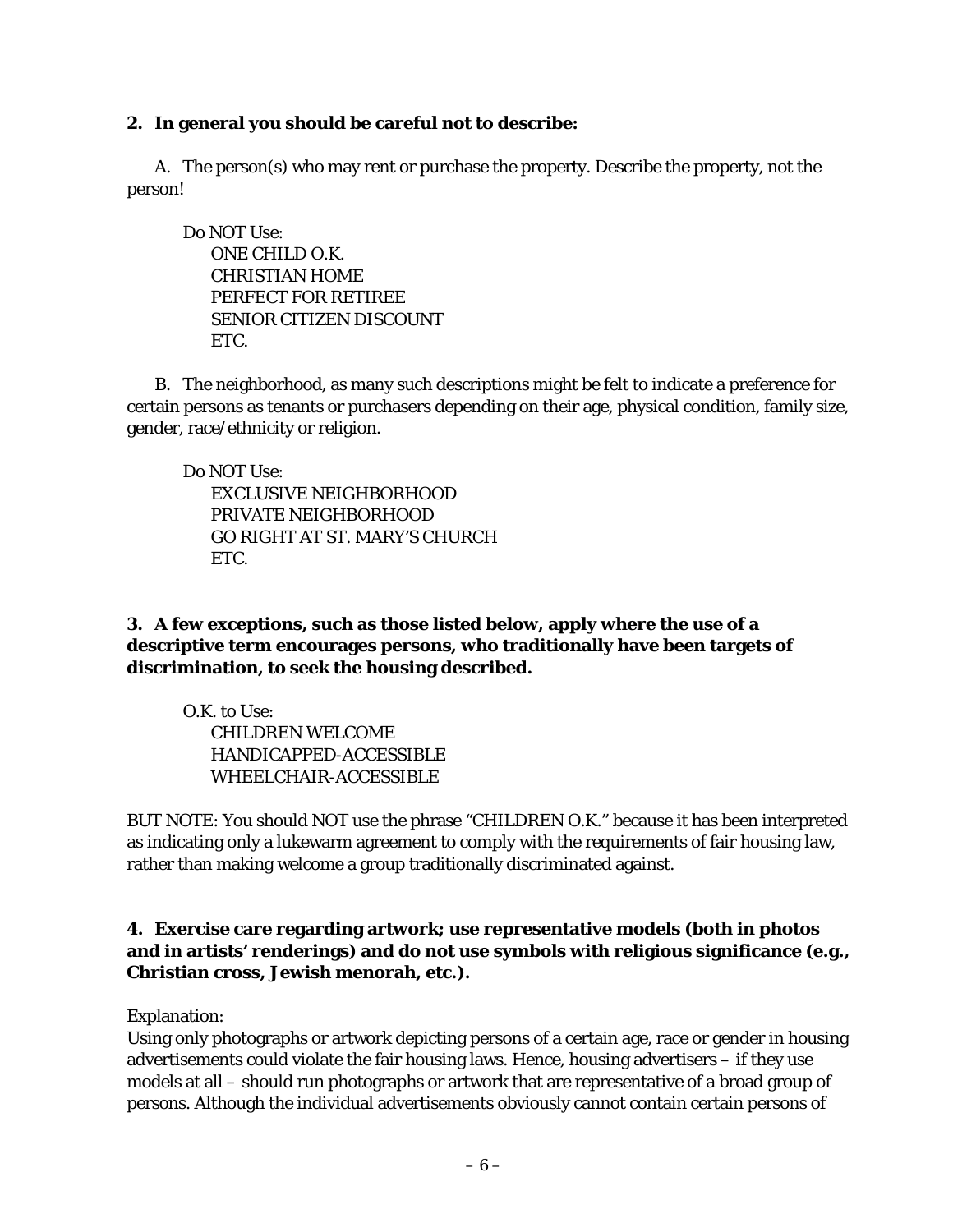each and every racial and ethnic group, gender, age, etc., and hence it is permissible to run a housing advertisement containing a single blond-haired boy, models used in the overall advertising campaign should be representative.

#### **5. Find out whether any municipal laws impose additional requirements.**

#### Explanation:

Advertising which runs in and/or concerns properties in certain cities must also comply with additional fair housing advertising restrictions under municipal law. These restrictions may include prohibitions against discriminating on the basis of sexual orientation and source of income. Copies of the fair housing ordinances enacted by municipalities are available from the municipal offices in those locals.

#### **6. Consult a word list if language is questionable.**

#### Explanation:

The attached "Words to Watch" sheets prepared by NJPA (one of which is organized by subject, the other alphabetically) are designed to illustrate, generally, the type of language that should be avoided.

Note that many words are fine in one context (e.g., "contemporary home" or "white kitchen cabinets"), but are questionable or clearly prohibited in others (e.g., "contemporary lifestyle" or "whites only").

Also, although a number of the listed words might not be found to be discriminatory if a court had to decide the issue, the lists err on the side of conservatism. That is because most newspaper publishers prefer to avoid advertising that might possibly result in litigation, even when they think they would win.

Finally, please note that no word list can contain all language that might violate fair housing laws. Consequently, if the particular word or phrase you are looking for is not listed, it is important to try to determine whether any similar word or phrase is listed as language to avoid. If so, it is generally best not to use the language or to call NJPA for clarification if you feel there is good reason why your word or phrase should be treated differently.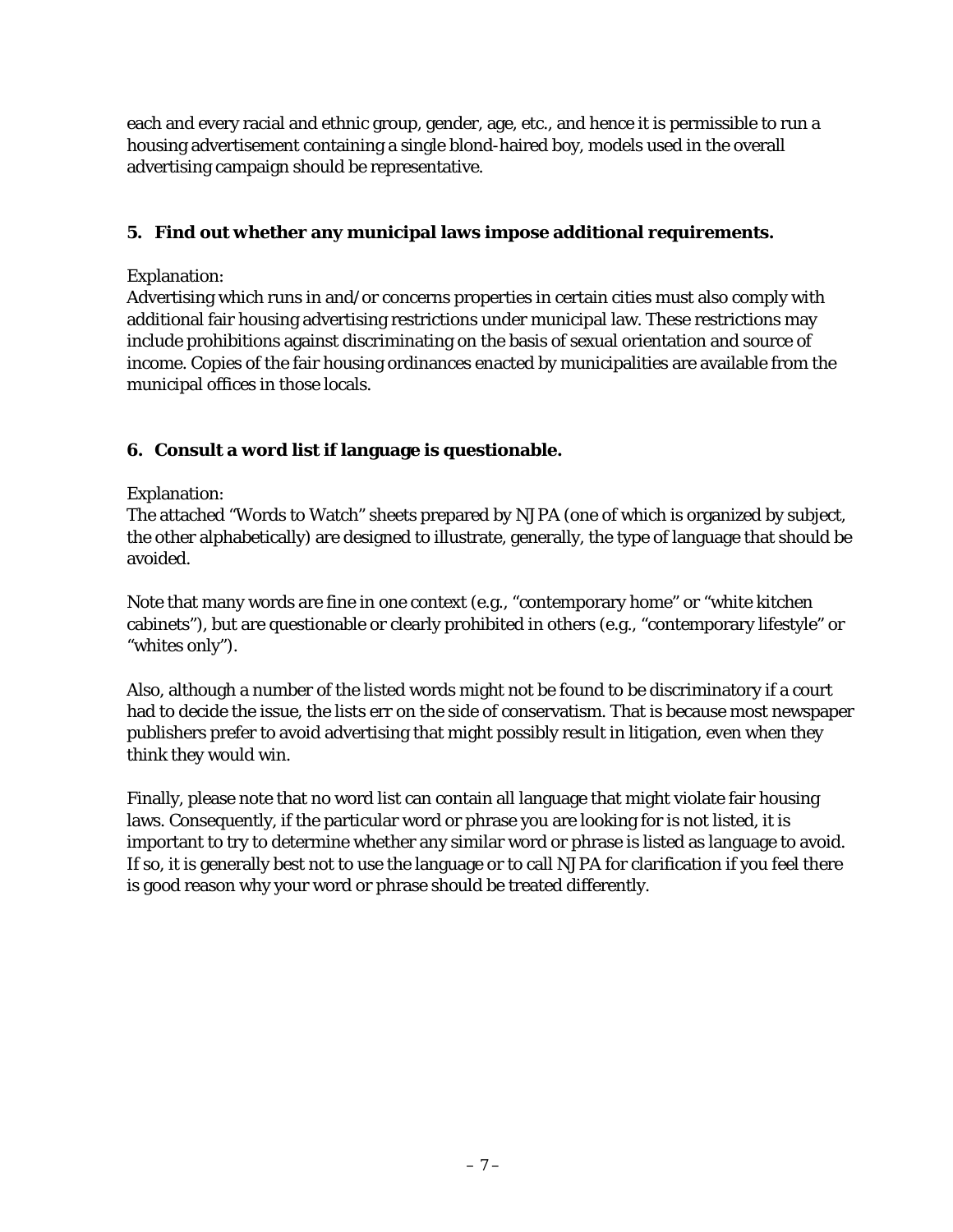#### **7. When in doubt, leave it out – and/or call the NJPA Legal Hotline at (201) 896-4100.**

In general, do not use terms that fall into seven subject areas:

| AGE                                                   | See Page 9 for list of age-related<br>words                                                    |
|-------------------------------------------------------|------------------------------------------------------------------------------------------------|
| <b>FAMILIAL STATUS</b>                                | See Page 9 for list of words related to<br>familial status                                     |
| <b>GENDER</b>                                         | See Page 10 for list of gender-related<br>words                                                |
| <b>NEIGHBORHOOD</b>                                   | See Page 10 for list of words considered<br>problematic when used along with<br>"neighborhood" |
| PHYSICAL OR MENTAL ABILITY,<br>DISABILITY OR HANDICAP | See Page 11 for list of ability-related words                                                  |
| RACE/RELIGION/ETHNICITY                               | See Page 12 for list of racial, religious and<br>ethnic terms                                  |
| RESTRICTIVE COVENANTS,<br>REQUIRED MEMBERSHIP, ETC.   | See Page 13 for list of terms related<br>to restrictive covenants and the like                 |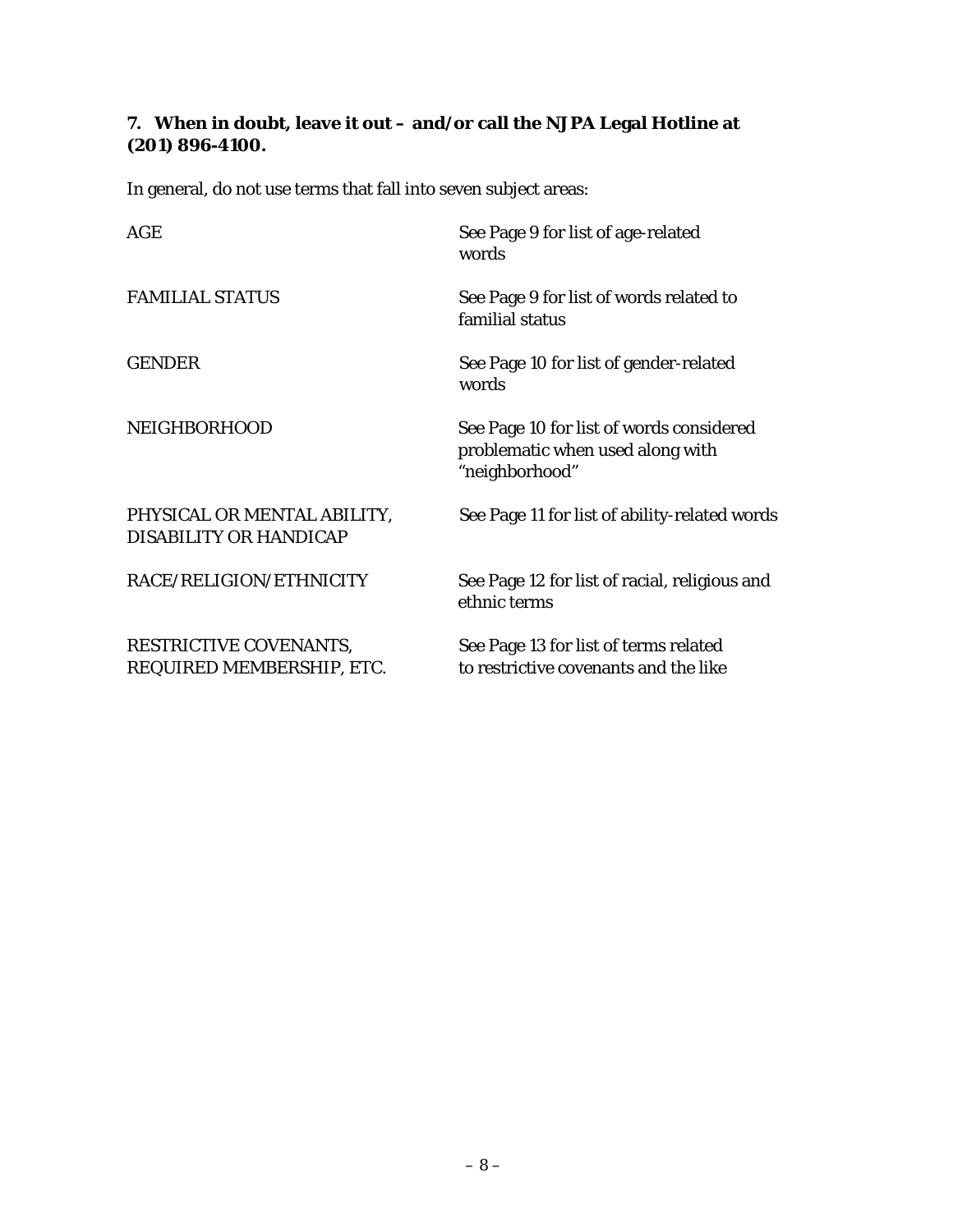# Words to Watch – Subject List

#### **Age-related language:**

Do Not Use: GOLDEN-AGERS MIDDLE-AGED RETIREE(S) YOUNG YOUTHFUL.

#### **Language related to Familial Status:**

Do Not Use: ADULT COMMUNITY ADULT LIVING ADULT(S) ONLY BACHELOR APARTMENT, PAD, ETC. CHILD/CHILDREN, ONE O.K., TWO O.K., ETC. CHILDREN O.K, NO CHILDREN O.K. – Permitted: "children welcome" COUPLE (S) EMPTY NESTERS GOLDEN AGERS MATURE ADULT(S) NEWLYWEDS ONE PERSON, TWO PERSONS, ETC. -- Permitted: "very small apartment" PLAY AREA, NO PLAY AREA RENT THAT IS DETERMINED ON A PER PERSON BASIS RETIREES SENIOR(S), SENIOR CITIZENS(S) SINGLE(S), SINGLE OCCUPANCY UNIT SLEEPS \_\_\_\_\_\_ (fewer that five persons) SUITABLE FOR \_\_\_\_ PERSON (S) (any number)

Exception: Certain adult communities may legally be advertised as "housing for older persons" in compliance with fair housing laws, if they meet stringent state statutory requirements. It is unusual for a community to fall within this category, however, so we recommend that you avoid any reference to adults in housing advertisements as a general rule.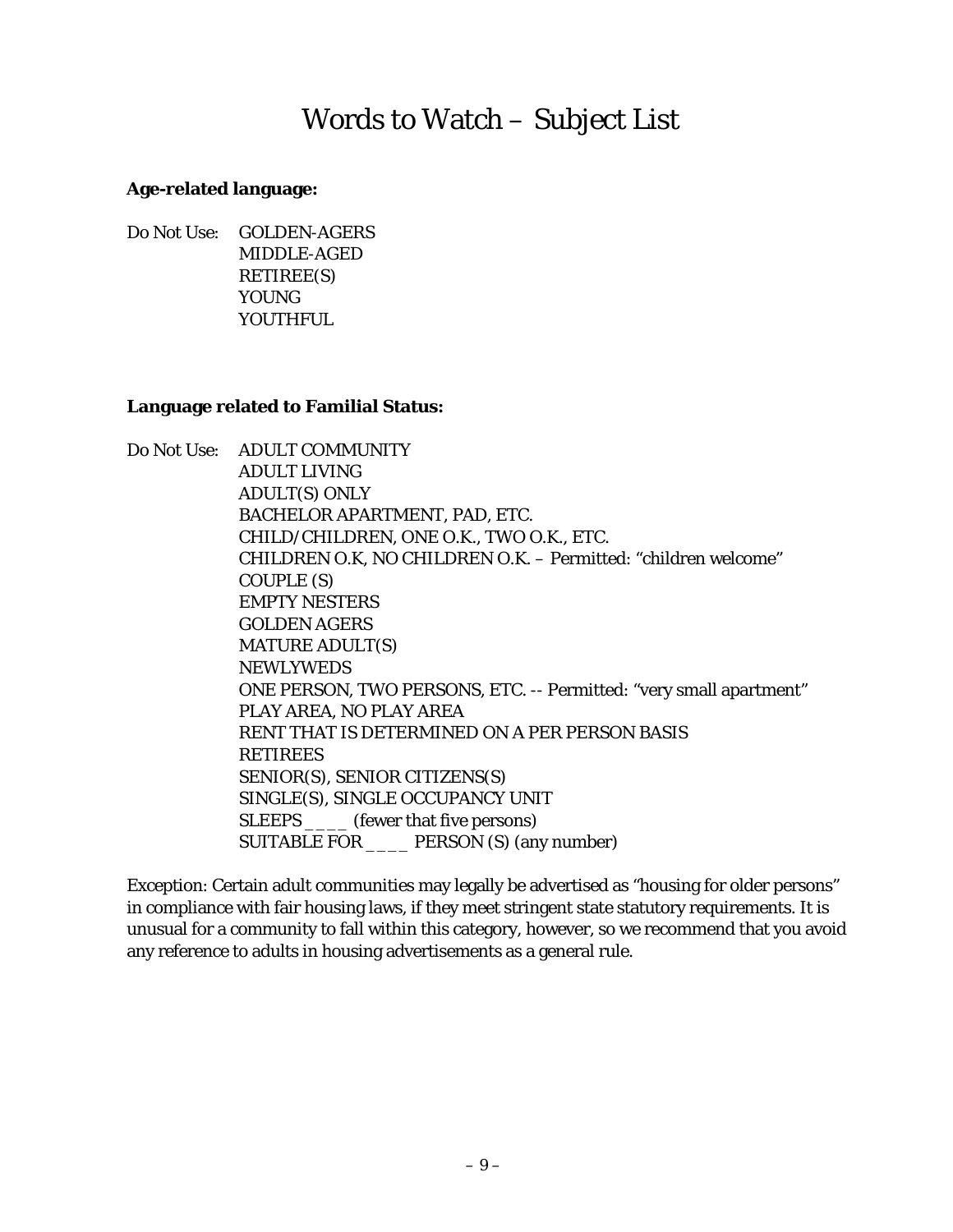#### **Gender-related language**

Do Not Use: FEMALE GAL **GUY**  MALE MEN OLD MAID WOMEN

Note: Gender of person seeking roommate may be used. Ad should make clear who is being described. However, there is disagreement as to whether gender of person being sought as a roommate may be described in housing advertising.

#### **Neighborhood descriptions**

Do Not Use: EXCLUSIVE NEIGHBORHOOD PRIVATE NEIGHBORHOOD Gray areas: DESIRABLE NEIGHBORHOOD QUIET NEIGHBORHOOD ETC.

Note: The safest course is to avoid using "gray areas" words unless your newspaper is interested in spending a significant amount of money in legal fees to help pay for a test case to determine whether this language is or is not permissible under fair housing laws.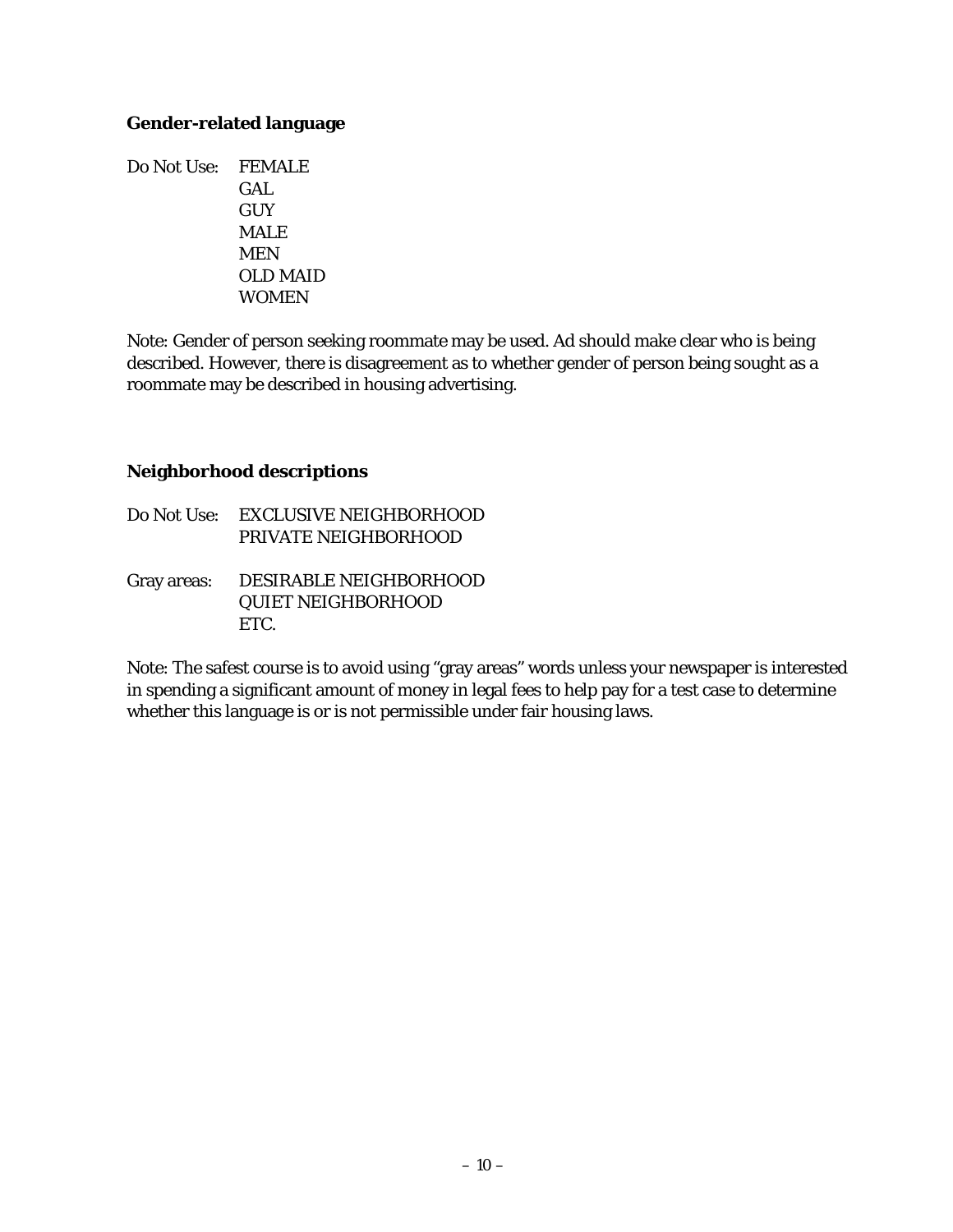#### **Language regarding Physical or Mental Ability, Disability, Handicap**

- Do Not Use: ABLE, ABLE-BODIED CRIPPLED, NO CRIPPLED NO DEAF NO ETC.
- You Can Use: HANDICAPPED-ACCESSIBLE OCEAN VIEW STEPS FROM... – Preferred: close to/near... VIEW OF... WALKING DISTANCE TO... WHEELCHAIR-ACCESSIBLE

Note: There have been some unusual fair housing cases in the disability category – for example, one woman sued her condominium homeowners' association in another state contending that she had been discriminated against under fair housing laws because her allergic sensitivities were not appropriately accommodated. Persons suffering from mental impairment, mental illness and substance abuse also may be able to state a claim under fair housing laws. (One recent case in another state in a related area – alleged employment discrimination based on a worker's "handicap" – the employee's admitted noxious body odor – was won by the employer, but only after incurring extensive legal fees.) Consequently, any language that a reasonable reader could view as indicating a preference for those without physical or mental handicaps should be handled with care.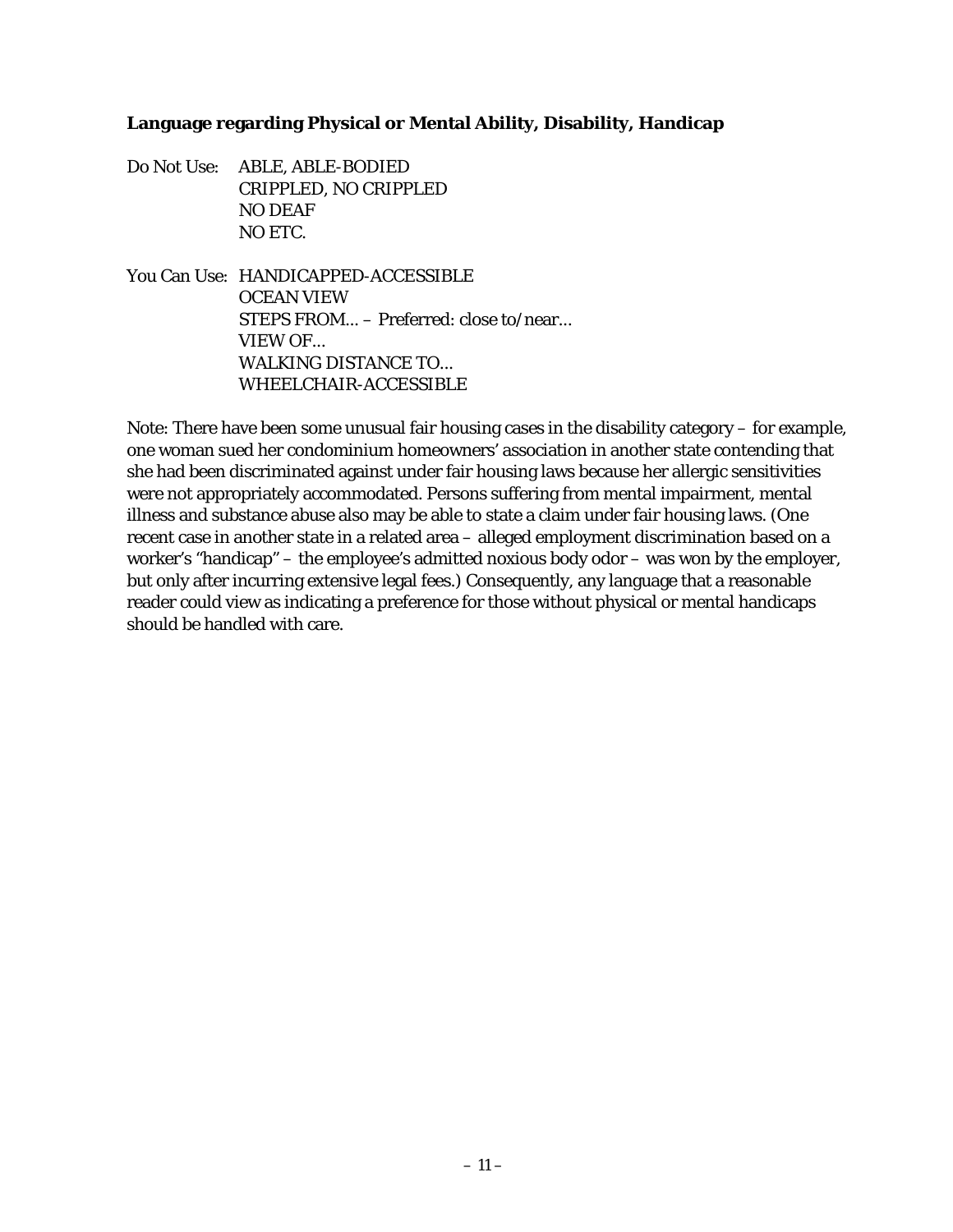#### **Language regarding Race, Religion, Ethnicity**

Do Not Use: AFRICAN AMERICAN AMERICAN INDIAN ASIAN BLACK CAMBODIAN CATHOLIC **CAUCASIAN**  CHICANO CHINESE CHRISTIAN COLORED GERMAN GREEK ORTHODOX HISPANIC INDIAN **JEWISH**  LATINO NATIVE AMERICAN NEGRO PROTESTANT SPANISH ETC.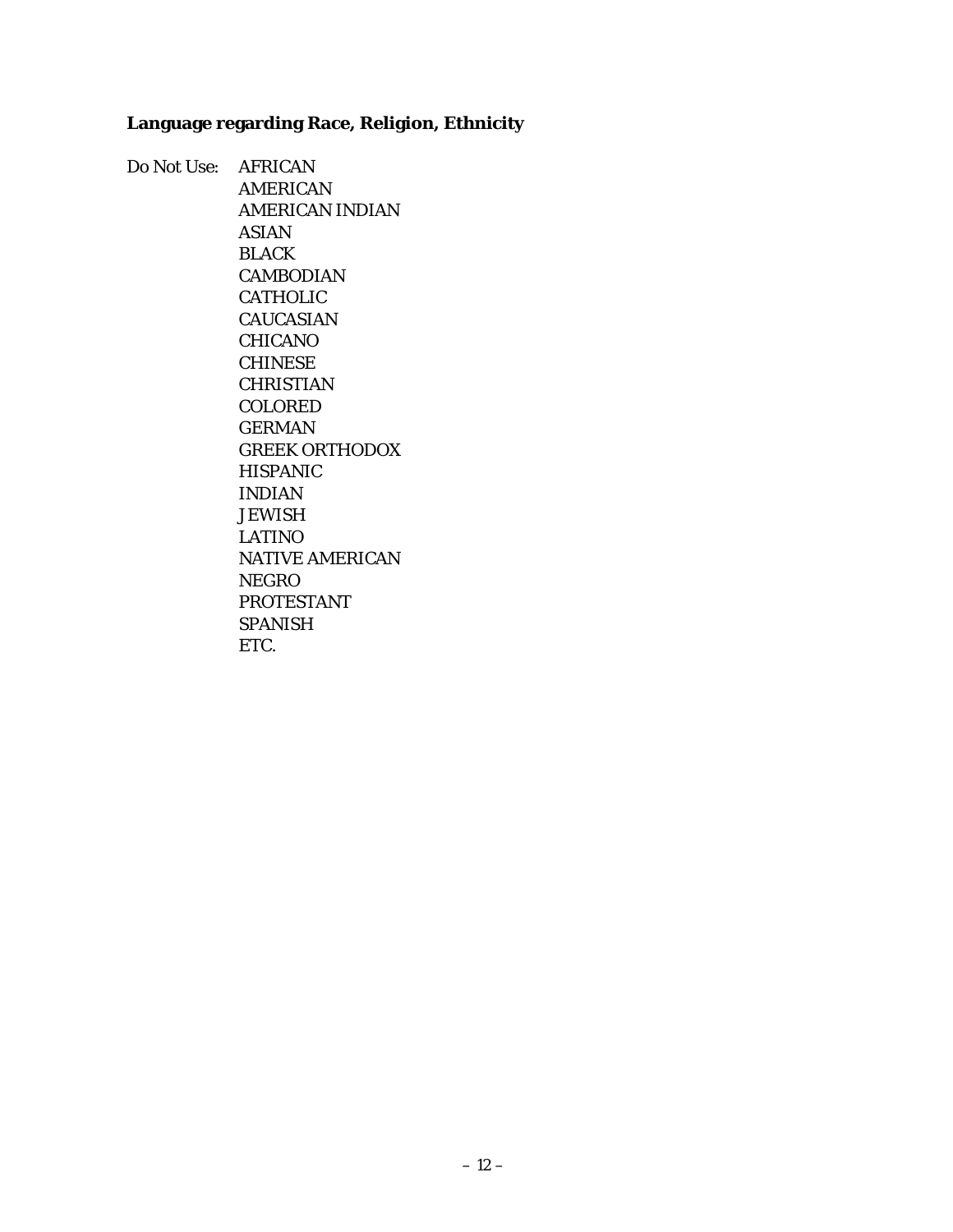#### **Language regarding Restrictive Conditions, Memberships and the like**

Do Not Use: MUST QUALIFY FOR MEMBERSHIP

Gray Areas: COUNTRY CLUB LOCATION NEAR COUNTRY CLUB GATED COMMUNITY PROTECTIVE COVENANTS RESTRICTIVE COVENANTS

Note: The language that falls within "gray areas" in this category is particularly difficult to deal with when developing an advertising policy, because a number of these terms are, in NJPA's view, perfectly acceptable in many circumstances. Consequently, it is almost impossible to develop a general, easy-to-follow rule distinguishing problematic language in this category from words and phrases that generally do not pose a risk of being found to be discriminatory. For example, some restrictive covenants  $-$  e.g., fence height, location, etc.  $-$  obviously are not discriminatory, where others – e.g., permitted race of occupants – obviously are. (Although covenants based on race have not been drafted for new developments for decades, some are still on deeds for properties in developments established many years ago.)

In this category, it may be best to designate a specific person or persons on the classified staff to serve as an expert concerning restrictive covenants, memberships and the like, and to route all such advertising through the designated staff member(s).

Exception: It is DESIRABLE for a housing advertisement to include descriptions of amenities which AUTOMATICALLY are provided to ALL renters or purchasers of homes in a particular apartment complex, housing development, etc. – just be sure that the advertisement clearly states that everyone who moves into the community is entitled to these perks.

For example, it is not only permitted but encouraged to advertise "automatic swimming pool membership (or country club, tennis club, membership, etc.) included when you purchase/rent one of our homes." Such advertising helps protect the rights of the prospective tenants and purchasers by making them aware of what other buyers and renters are getting, and hence discourages illegal discrimination.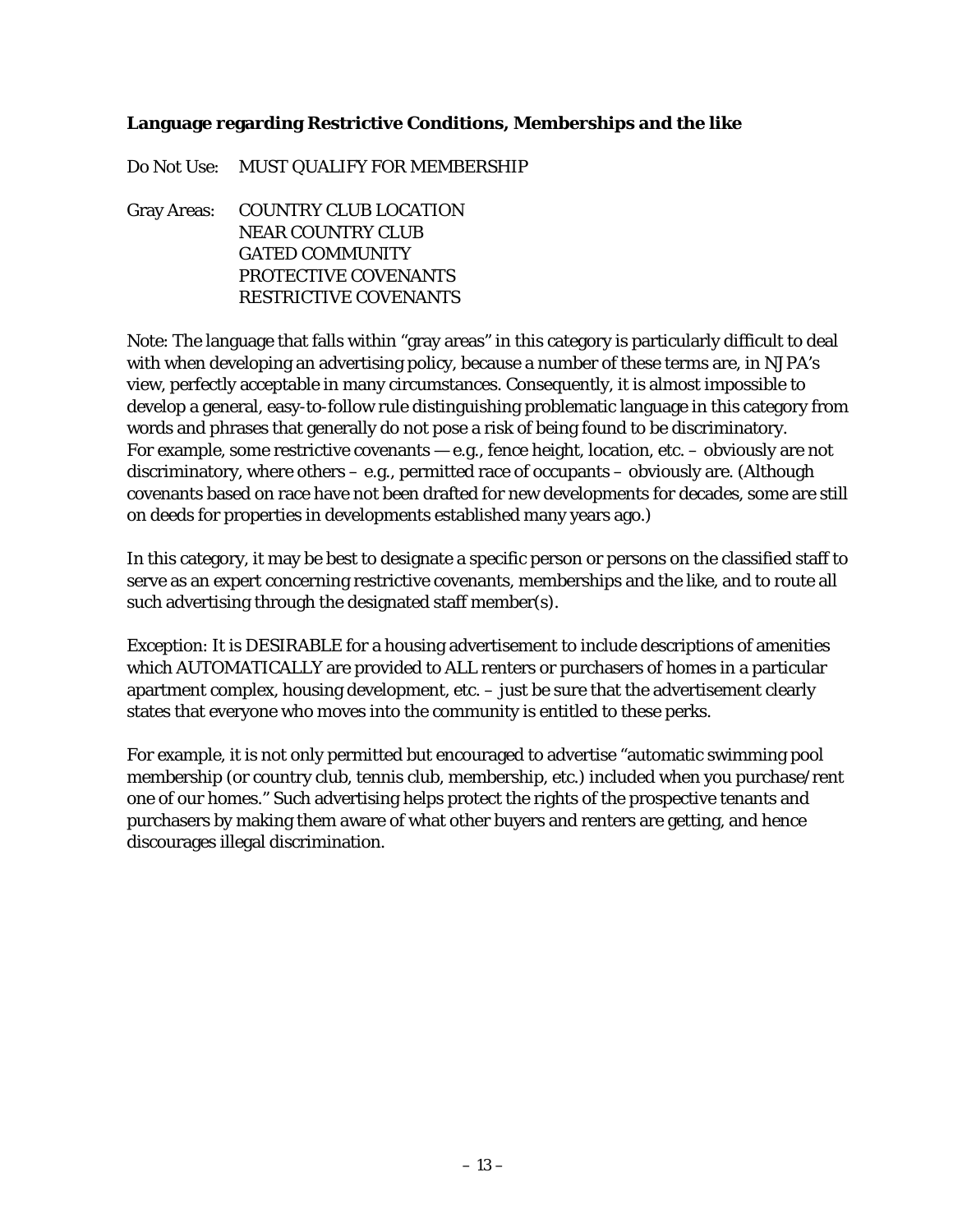#### **Also prohibited in some municipalities is discrimination regarding Sexual Orientation**

Do Not Use: HETEROSEXUAL STRAIGHT

Gray Areas: TRADITIONAL FAMILY NEIGHBORHOOD ETC.

Note: The safest course is to avoid using "gray areas" words unless your newspaper is interested in spending a significant amount of money in legal fees to help pay for a test case to determine whether this language is or is not permissible under fair housing laws.

#### **Source of Income**

Do Not Use: EXECUTIVE PROFESSIONAL SECTION 8 O.K. – Permitted: Section 8 approved, Section 8 certified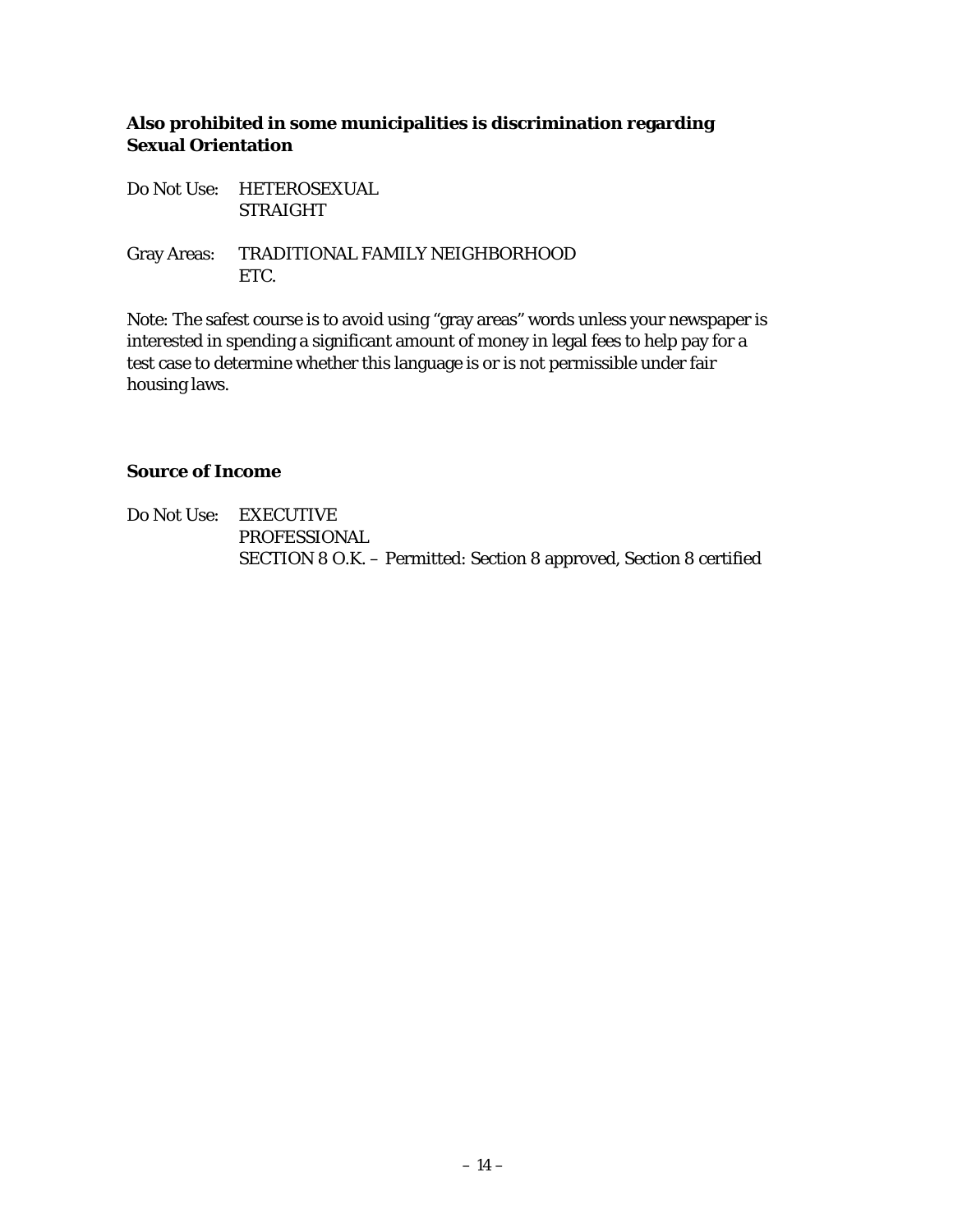# Words to Watch – Alphabetical List

#### **A**

able-bodied adult (see Note 1) African American Asian American ancestry (any)

#### **B**

Black blind Buddhist

#### **C**

Catholic Caucasian Chicano/Chicana child/children Chinese Christian church color colored (any, when used to describe persons) couple crippled

#### **D**

deaf disability (see Note 2) disabled

#### **E**

empty nester ethnic neighborhood ethnic group

**F** 

Foreigners

#### **H**

handicapped Hindi Hispanic

**I**  ideal for... (a type of person) immigrants independently (capable of living) Indian integrated interracial Irish

 $\mathbf{J}$ Jew/Jewish

**L**  Latino/Latina

#### **M**

mentally handicapped mentally ill mentally retarded Mexican-American Middle Eastern(er) minority mixed community Mormon Moslem mosque Muslim

#### **N**

nationality (any) newlyweds

#### **P**

parish, near perfect for... (any type of person) Polish prefer Protestant Puerto Rican